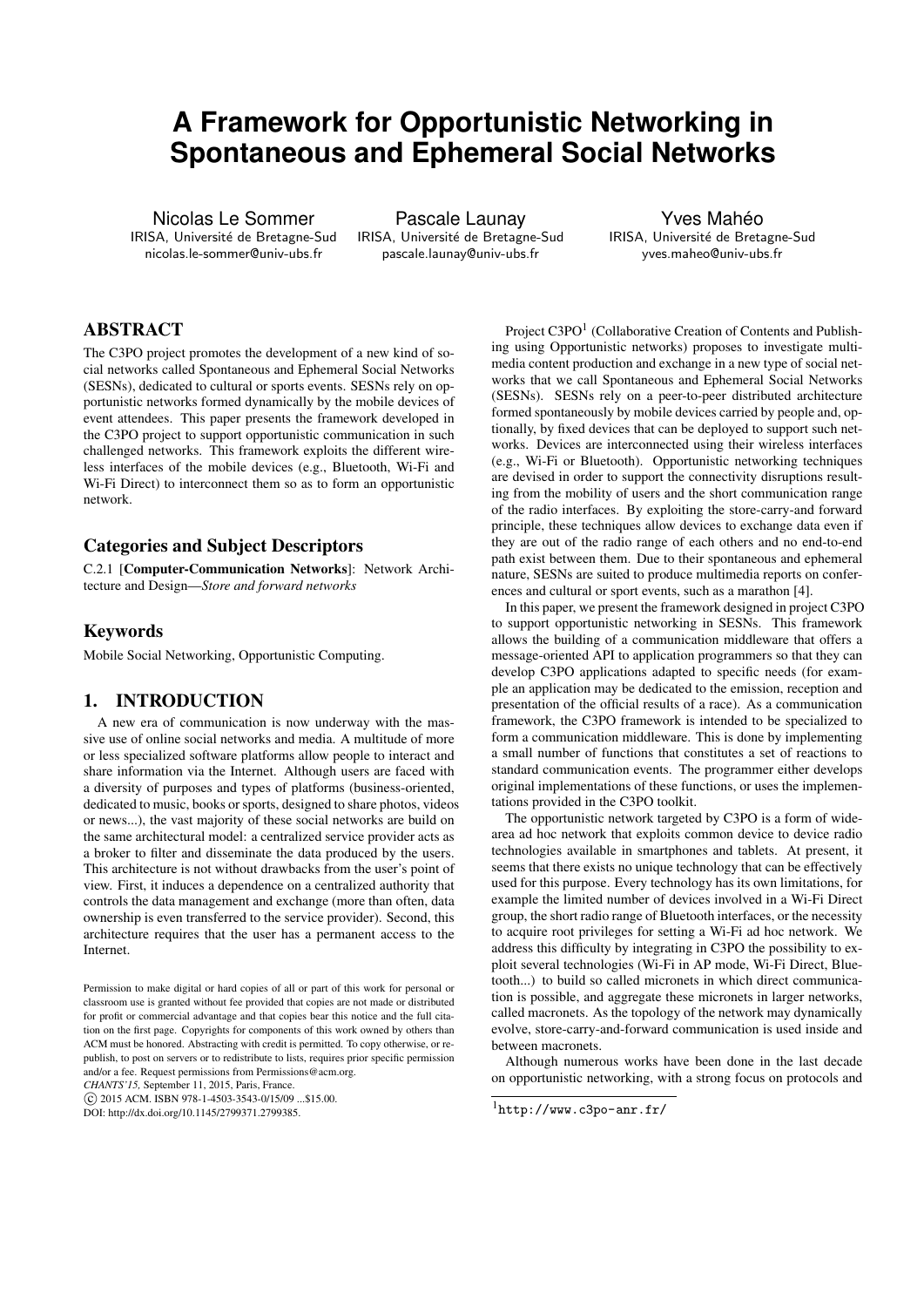routing mechanisms, few works share the two main characteristics of C3PO: first, proposing a middleware platform designed to be effectively used to build opportunistic applications with a clearly defined API, and second, managing to exploit real mobile ad hoc networks. Among them can be cited CAMEO [1], Haggle [8], DoD-WAN [5], 7DS [6], or the system described in [3].

# 2. NETWORK ARCHITECTURE

A SESN is formed by users carrying off-the-shelf mobile devices (smartphones, tablets) communicating with each others thanks to short range wireless interfaces implementing communication standard such as Bluetooth or IEEE 802.11 (Wi-Fi). In most cases, the users that compose the SESN can move, and are not necessarily located in the same place at the same time. The topology of the network formed by their devices changes continuously and can be fragmented into distinct communication islands. Thus, the network is structured as a collection of what we call *micronets*, grouped together in independent *macronets*.

# 2.1 Micronets

We define a micronet as a subset of devices connected using a common communication technology, that are able to communicate directly with each others. A micronet is an abstraction of a piconet for Bluetooth, a basic service set (BSS) for Wi-Fi legacy, or a group for Wi-Fi direct.

The topology of a micronet does not matter, but, most commonly, a micronet is structured in a star topology, where devices communicate with each others through a central node called, for example, master for Bluetooth, group owner (GO) for Wi-Fi Direct or access point (AP) for Wi-Fi legacy.

We consider that devices in a micronet communicate *directly* as there exists a network layer that allows any device to address and send messages to any other device in its micronet, even if it is not the case at the MAC layer (messages being forwarded through a Bluetooth master, Wi-Fi Direct GO or Wi-Fi AP). We call a *onehop neighbor* of a device any other device member of the same micronet, and a *micronet link* the (virtual) link between two onehop neighbors.

Wireless communication technologies available for current offthe-shelf mobile devices allow only a limited number of devices to be interconnected and exchange data directly between them (e.g., at most 8 devices for a Bluetooth piconet). Consequently, micronets have to be interconnected in order to allow SESN users to communicate over the whole network.

# 2.2 Macronets

We define a macronet as a group of micronets interconnected through devices that are members of at least two micronets. A macronet can thus link together any number of devices provided they are close enough to each others and can form connected micronets. The resulting communication network is a collection of independent macronets.

Macronets bear some similarity to Wi-Fi Direct multi-groups as defined in [2] or to Bluetooth scatternets, composed of Bluetoothenabled interconnected devices where some devices participate in two different piconets. A Bluetooth scatternet can thus link together more than 8 devices. However, the notion of macronet is wider than that of scatternet, as the micronets forming a macronet can use different communication technologies. For example, a macronet can be formed when a Bluetooth piconet and a Wi-Fi Direct group are linked together by a common device member of both micronets through its Bluetooth and Wi-Fi interfaces.

A device joining two micronets is called a *gateway* as it connects both micronets and is used for relaying data exchanged between them. We call a *two-hop neighbor* of a device any device member of another micronet having a common gateway with its own micronet.

Given the strong limit in the number of connections allowed in Wi-Fi-Direct, Wi-Fi soft-AP or Bluetooth (due to the specifications or noted in available implementations, particularly in Android), avoiding micronet link redundancy is a crucial point. In our framework implementation, we first ensure that there cannot exist redundant micronet links, for example one through the Bluetooth interfaces and one through a Wi-Fi Direct link. Moreover, we prevent a device from establishing a micronet link with a two-hop neighbor. This guarantees that two micronets in a macronet cannot be linked by more than one gateway device.

# 2.3 Inter and Intra-macronet Communication

It cannot be assumed that there is a common addressing scheme in a macronet nor that messages can be transmitted directly between the devices of a macronet, even in the case of a Bluetooth scatternet. So, an upper networking layer is needed to address devices and transfer messages between different micronets members of the same macronet. A possible approach would be to design a dynamic routing algorithm associated with an addressing scheme with a macronet scope, so that any message sent could be immediately routed to any other macronet node, and that some routing structure be built to broadcast messages in the macronet. We did not choose to follow this approach in the C3PO framework, but rather to rely on the store-carry-and-forward principle for both intra-macronet and inter-macronet communication. Indeed, temporaneous end-to-end paths in the whole SESN (i.e., between macronets) cannot be established; therefore, a store-carryand-forward layer must be developed for communication between macronets, and this layer can also be used for exchanging messages inside a macronet. Besides the simplification of the framework, this option is likely to provide a better tolerance against network disruptions.

# 3. C3PO FRAMEWORK

## 3.1 Overview of the Architecture

The C3PO framework is a Java-based framework dedicated to opportunistic networking. It has been designed to be highly configurable and extensible. It provides application developers with an API offering two distinct application-level communication paradigms, namely a topic-based publish/subscribe paradigm, and a channelbased send/receive paradigm. Its architecture, illustrated in Figure 1, is organized in five main modules.

Module 1 and 2 are related to the management of micronets and macronets. Module 1 manages wireless interfaces and sets up communications in micronets. It defines abstract neighbor discovery managers and network managers, that are respectively responsible for discovering neighbor devices (i.e., devices in radio range) to build micronets and for managing communications to support data exchanges between devices inside a micronet. Module 2 defines opportunistic networking mechanisms to perform data forwarding inside and between macronets. It includes a cache of messages, a message forwarder and abstract forwarding strategies in order to implement the store-carry-and-forward principle. This decoupling is motivated by the fact that the network topology built in order to support networking for SESNs allows direct communications inside micronets, but does not provide any inter-micronet addressing and networking layer, either inside or between macronets.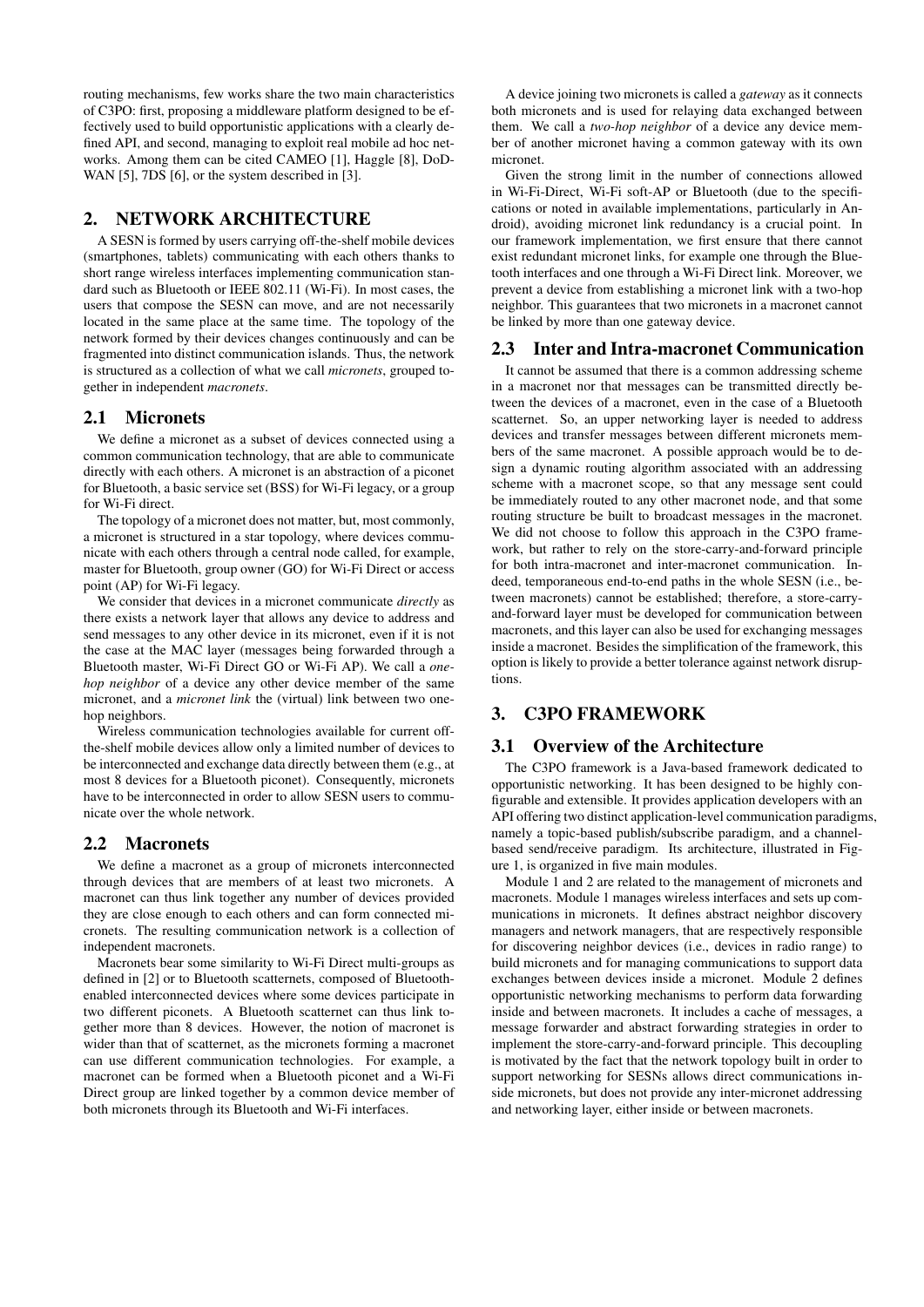

Figure 1: General architecture of the C3PO framework

Finally, the three other modules (i.e., modules 3, 4 and 5) composing the framework define functionalities that are respectively dedicated to the configuration of the framework, to the management of the events produced by the framework, and to log the traces that are generated by the framework (e.g., contact and message exchanges traces). Modules 1 and 2 are original parts of the framework, and therefore they are detailed in the remainder of this section.

It is worth mentioning that several concrete implementations of the abstract functionalities defined in the C3PO framework are provided in a toolkit. These implementations can be used as they are, or can be extended by developers in order to adapt them to their own needs. For instance, this toolkit provides, for the Bluetooth, Wi-Fi Legacy and Wi-Fi Direct communication modes, specific network managers and neighbor discovery managers. Other technologies (such as ZigBee for example) could be included by providing specific implementations of these abstract managers. Similarly, the C3PO framework does not implement a given message forwarding strategy, but instead defines a Java interface that must be implemented by concrete classes. Some classes are already provided in the C3PO toolkit. Developers can use these strategies directly, can extend them for their specific purposes, or can define new ones from scratch.

#### 3.2 Application Programming Interface

Two distinct application-level communication paradigms are provided by the framework: a topic-based publish/subscribe model, and a channel-based send/receive model.

The topic-based publish/subscribe communication model makes it possible to develop applications that can publish multimedia contents on specific topics, and subscribe in order to receive the contents related to given topics. The model implemented in the C3PO framework relies on a purely peer-to-peer decentralized approach. Topic names are assumed to be already known by the application as in C3PO, a given topic is generally pre-defined or handled by a single application module that performs both production and consumption. The subscription and the publication are local to each device. Thanks to the store-carry-and-forward principle, contents published in a topic by publishers are disseminated opportunistically in the communication network by mobile devices, being either devices hosting subscribers for this topic or ordinary intermediate devices , and are thus delivered to the topic subscribers.

The point-to-point communication paradigm using the concept of channel is intended for applications that allow users to communicate with each others by sending messages addressed to specific



Figure 2: Hierarchy of message forwarding strategies.

recipients. In the framework, a channel between two devices is identified by the addresses of the devices and a channel ID. Messages sent through a channel are opportunistically forwarded by intermediate devices towards their destination according to one of the message forwarding strategies implemented in the framework. Primitives similar to the ones used for Java sockets are available to the programmer (open, accept, receive...). Asynchronous receiving is also possible by registering a message listener associated with a channel.

## 3.3 Opportunistic Networking

The C3PO framework implements the store-carry-and-forward principle. Different types of messages are currently considered: application-level messages and several types of control messages such as beacon messages that are used to exchange the neighbor lists, gossiping messages, acknowledgements, and drop messages that make it possible to implement network healing protocols in order to reduce the number of messages that are disseminated in the network. The messages that are published or sent by the applications using the previous described API are exchanged by mobile devices according to a given forwarding strategy. Strategies are reactive and based on four main events: the emission of a message by a local application ; the reception of a message from the network ; the discovery and connection of a new neighbor device ; the disappearance and disconnection of a neighbor device.

Message forwarding strategies must implement the Java interface *MessageForwardingStrategy* defined in Figure 2. They can be defined by implementing this interface, or by extending an existing strategy, such as the *CommonMessageForwardingStrategy*. For instance, the common message forwarding strategy implements functionalities to store messages in the local cache, to decrease the number of hops in messages that are received, as well as to exchange neighbor lists between connected devices to build a two-hop neighborhood. By extending this common strategy, developers can reuse these functionalities directly, and thus they do not need to redefine them in their own strategies. So the implementation of new strategies is greatly simplified. These new strategies could implement forwarding techniques relying on content-based, topic-based, community-based, contact frequency or social-based criteria [7]. Strategies relying on the computation of spanning trees could also be implemented in the C3PO toolkit in order to perform an efficient broadcast of data within a macronet. In the current toolkit, only controlled epidemic forwarding strategies are provided. They have the advantage to be simple to implement and to be robust to disconnections, and meet the needs of the C3PO project, in which the digital contents produced in the social networks must be replicated on the mobile devices in order to ensure their local access by users.